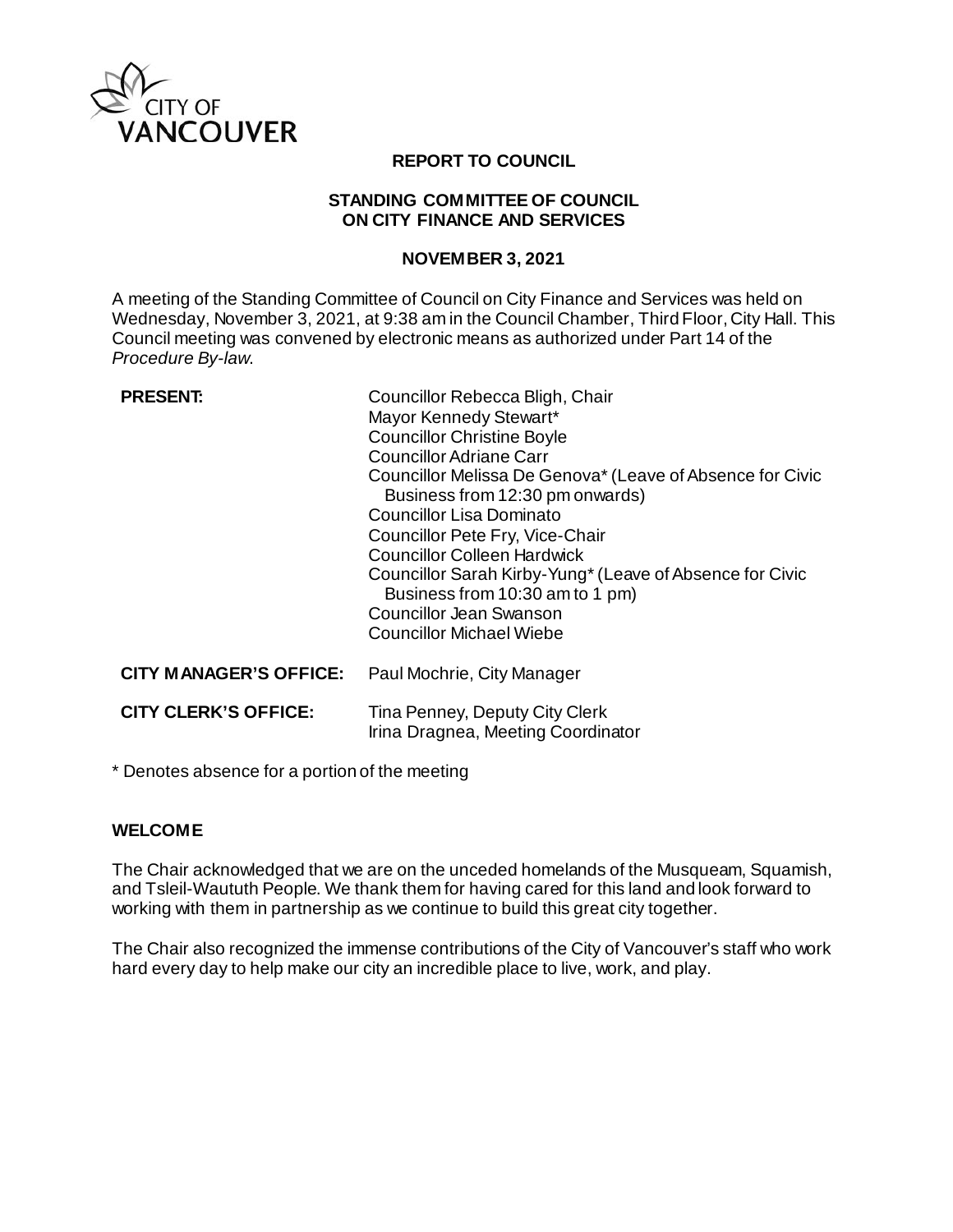# **MATTERS ADOPTED ON CONSENT**

MOVED by Councillor Carr

THAT Council adopt Item 2, on consent.

CARRIED UNANIMOUSLY AND BY THE REQUIRED MAJORITY

# **1. Climate Emergency Action Plan Annual Update**

Doug Smith, Director, Sustainability Group, introduced the item and along with Brad Badelt, Assistant Director, Sustainability Group, and Matt Horne, Climate Policy Manager, Sustainability Group, provided a presentation. Subsequently, along with staff from Planning, Urban Design and Sustainability, Engineering Services, and Real Estate and Facilities Management, responded to questions.

\* \* \* \* \*

*Due to technical issues, the Committee recessed at 10:20 am and reconvened at 10:35 am.*

\* \* \* \* \*

*At 10:38 am, during questions to staff, it was*

*MOVED by Councillor Carr*

*THAT the Committee be permitted to ask a second round of questions to staff.*

*CARRIED UNANIMOUSLY*

*(Councillor Kirby-Yung absent for the vote)*

\* \* \* \* \*

The presentation on Item 1 entitled "Climate Emergency Action Plan Annual Update", was received for information.

### **2. Renewal of the Heritage Energy Retrofit Grant Program October 5, 2021**

THAT the Committee recommend to Council

A. THAT pursuant to section 206(1)(j) of the *Vancouver Charter*, Council approve a money grant of \$526,000 (the "Grant") to the Vancouver Heritage Foundation to renew the Heritage Energy Retrofit Grant program. The source of funding is the Building Energy Retrofit Fund approved by Council in 2016 (RTS No. 11239), with additional funds from the Sustainability Reserve.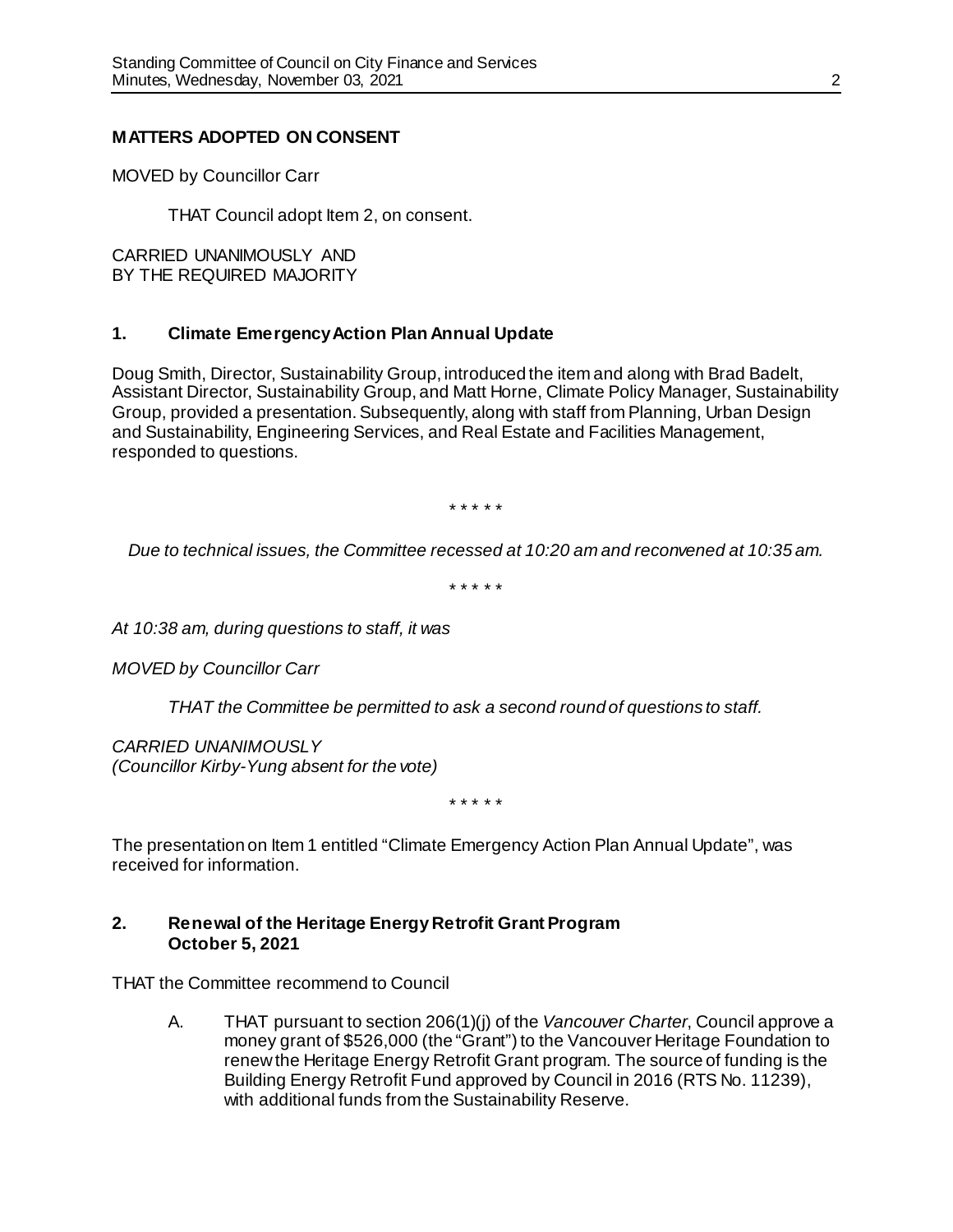- B. THAT, pursuant to and for the purposes of section 206(1)(j) of the *Vancouver Charter*, Council deems the Vancouver Heritage Foundation to be contributing to the welfare of Vancouver.
- C. THAT the Grant made to the Vancouver Heritage Foundation be subject to the Vancouver Heritage Foundation executing and delivering to the City of Vancouver a grant letter agreement received from the City of Vancouver.
- D. THAT the grant letter agreement executed by the Vancouver Heritage Foundation be on the terms generally outlined in the Report dated October 5, 2021, entitled "Renewal of the Heritage Energy Retrofit Grant Program", and otherwise satisfactory to the City of Vancouver's General Manager of Planning, Urban Design and Sustainability, and the Director of Legal Services.
- E. THAT, on behalf of the City of Vancouver, the General Manager of Planning, Urban Design and Sustainability, be authorized to execute any grant letter agreement governing the terms of the Grant.
- F. THAT no legal rights or obligations are created by the approval of A and B above unless and until an actual grant letter agreement is executed and delivered by the City and the Vancouver Heritage Foundation.

ADOPTED ON CONSENT AND A AND B BY THE REQUIRED MAJORITY (Vote No. 07772)

# **3. Interim Update:** *Accessibility Strategy, Phase 1* **Development October 22, 2021**

Sandra Singh, General Manager, Arts, Culture and Community Services, introduced the item and along with Karen Lai, Social Planner, Social Policy and Projects Division, provided a presentation.

\* \* \* \* \*

*At 11:57 am, during the staff presentation, it was*

*MOVED by Councillor De Genova*

*THAT the Committee extend the meeting past noon in order to finish hearing the staff presentation.*

*CARRIED UNANIMOUSLY (Councillor Kirby-Yung and Mayor Stewart absent for the vote)*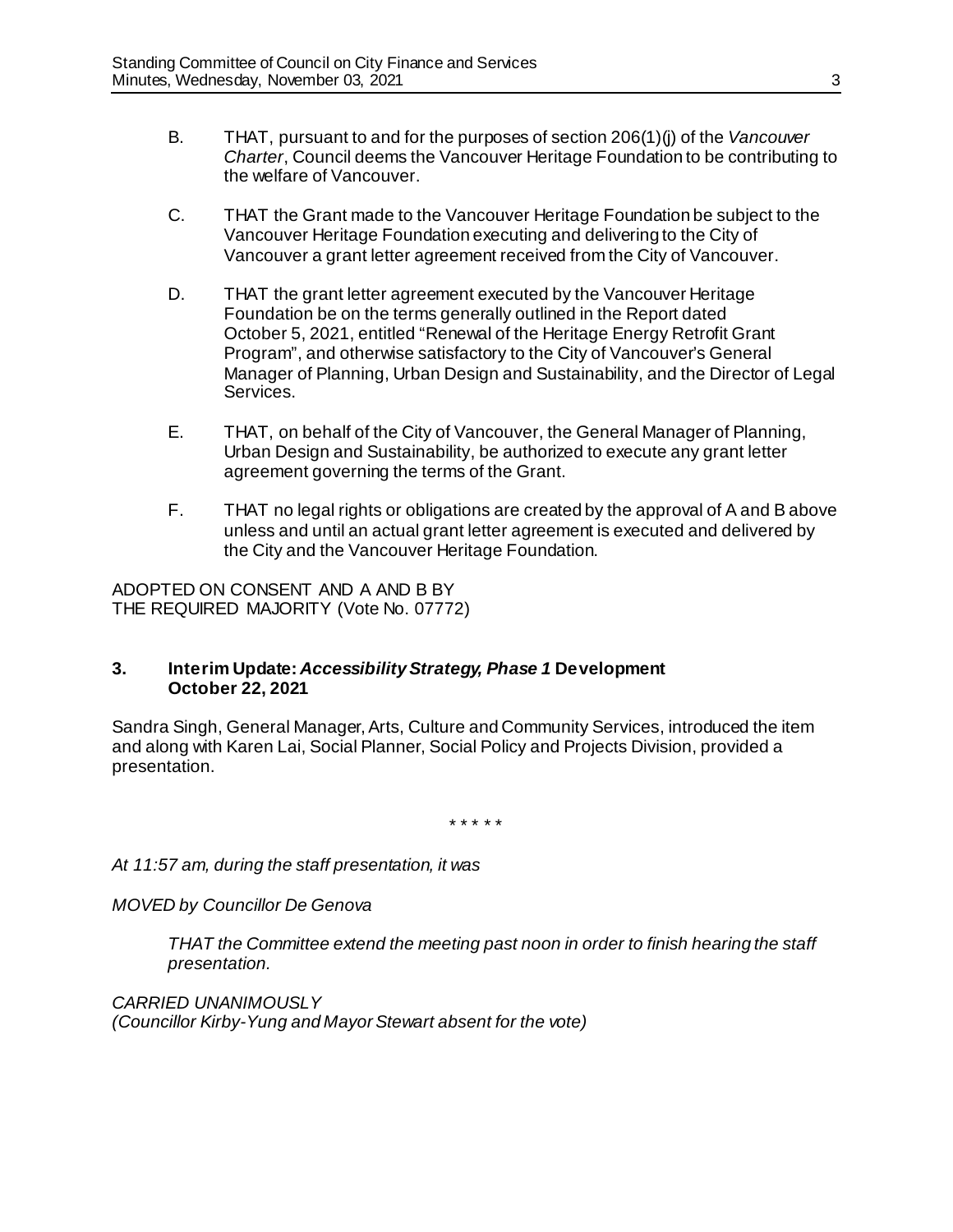*The Committee recessed at 12:13 pm and reconvened at 1:17 pm.*

\* \* \* \* \*

Wilma Clarke, Assistant Director, and Karen Lai, Social Planner, within the Social Policy and Projects Division, responded to questions.

\* \* \* \* \*

*At 1:35 pm, during questions to staff, it was*

*MOVED by Councillor Boyle*

*THAT the Committee be permitted to ask a second round of questions to staff.*

*CARRIED UNANIMOUSLY (Councillor De Genova and Mayor Stewart absent for the vote)*

\* \* \* \* \*

MOVED by Councillor Boyle THAT the Committee recommend to Council

- A. THAT Council receive this interim report, as outlined in the Report dated October 22, 2021, entitled "Interim Update: *Accessibility Strategy, Phase 1* Development", as an update of work to date on the development of Phase I of the Accessibility Strategy, including:
	- i. the draft accessibility commitment statements; and
	- ii. the attached engagement summary.
- B. THAT Council provide provisional approval of the proposed Accessibility Commitment Statements, subject to final community engagement.
- C. THAT Council approve the proposed Action While Planning priority actions that can be achieved within existing resources for immediate implementation.
- D. THAT Council receive for consideration the proposed Action While Planning priority actions that require additional funding of \$200,000 which has been identified as a potential investment for evaluation as part of the 2022 Operating Budget process.

CARRIED UNANIMOUSLY (Vote No. 07770) (Councillor De Genova and Mayor Stewart absent for the vote)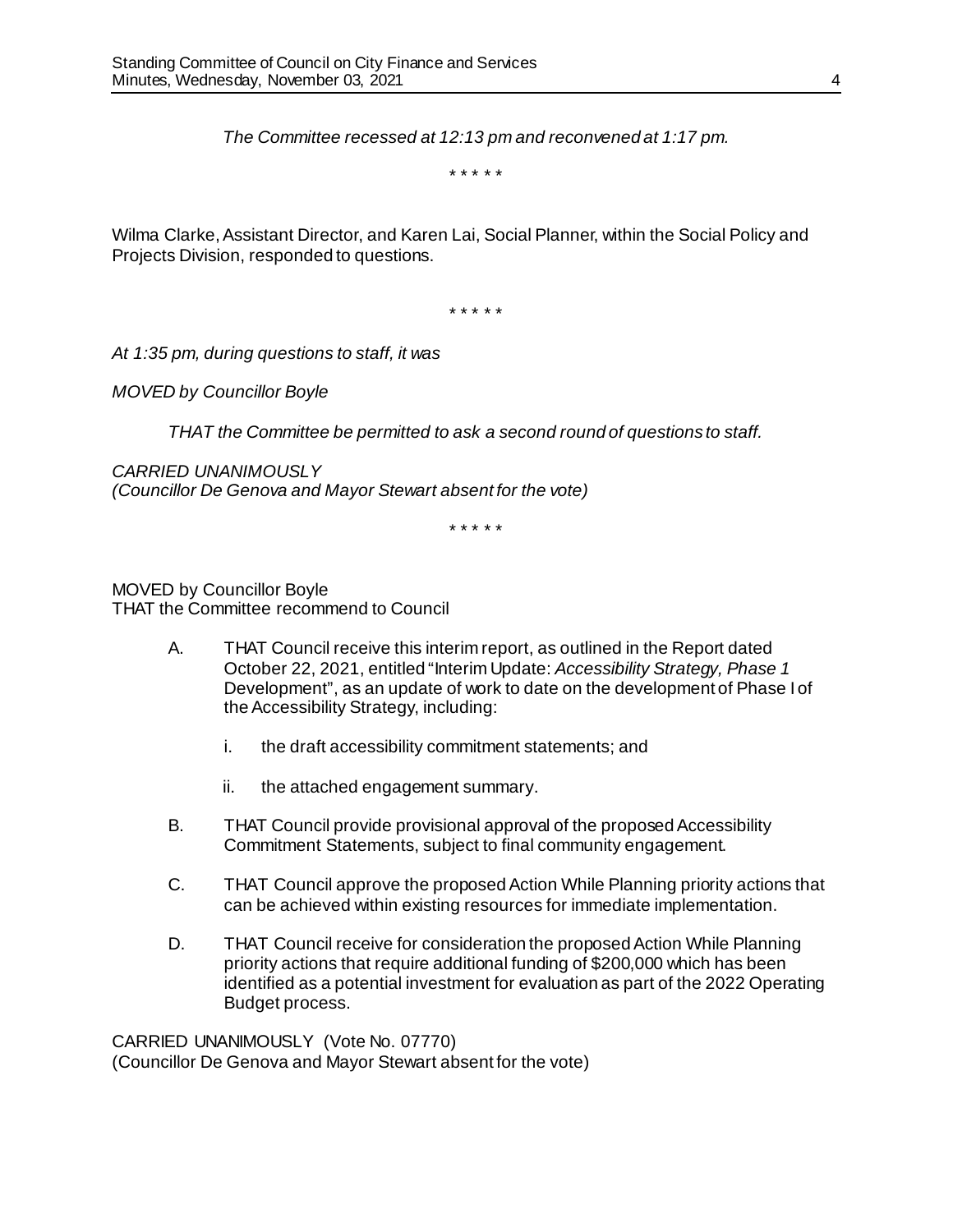# **4. Plant-Based Purchasing Savings for City and Climate (Member's Motion B.3)**

At the Council meeting on November 2, 2021, Council referred the following motion to the Standing Committee on City Finance and Services meeting on November 3, 2021, in order to hear from speakers, followed by debate and decision.

The Committee heard from four speakers in support of the motion.

MOVED by Councillor Fry THAT the Committee recommend to Council

# **WHEREAS**

- 1. Anthropogenic climate change is forcing governments and systems to consider how human behaviour and consumption can be modified in order to help meet the UN's Intergovernmental Panel on Climate Change (IPCC) 2018 target to limit global warming to 1.5 °C;
- 2. The IPCC has advised that a plant-based diet can help fight climate change, specifically as the West's high consumption of meat and dairy produce is fuelling global warming;

Livestock farming (the management and breeding of domestic, livestock, or farm animals for the purpose of obtaining their meat and products) is estimated to take up around 30% of the earth's surface and contribute 18% of all global greenhouse gas emissions;

3. The City of Vancouver declared a Climate Emergency in January 2019, and on November 17, 2020, Council approved the Climate Emergency Action Plan (CEAP). The Big Moves articulated in the Plan focus on zero emissions in transportation, heating systems, and construction;

The CEAP Report acknowledges one main lever to reduce food system emissions is adopting diets low in animal products (particularly beef, pork and dairy) and working towards a low-carbon food system for Vancouver will require:

- a. Identifying potential changes to City procurement and practices through the new Green Operations Plan; and
- b. Actions to support urban agriculture as one means of increasing opportunities for sustainable food production and the harvesting and availability of plant-based foods;
- 4. The City of Vancouver's Healthy City Strategy articulates the goal of Feeding Ourselves Well: through a healthy, just, and sustainable food system;
- 5. Plant-based diets are increasingly seen as a healthier option by Canadians, as excessive meat consumption has been shown to increase saturated fat intake and is linked to obesity and a variety of diseases;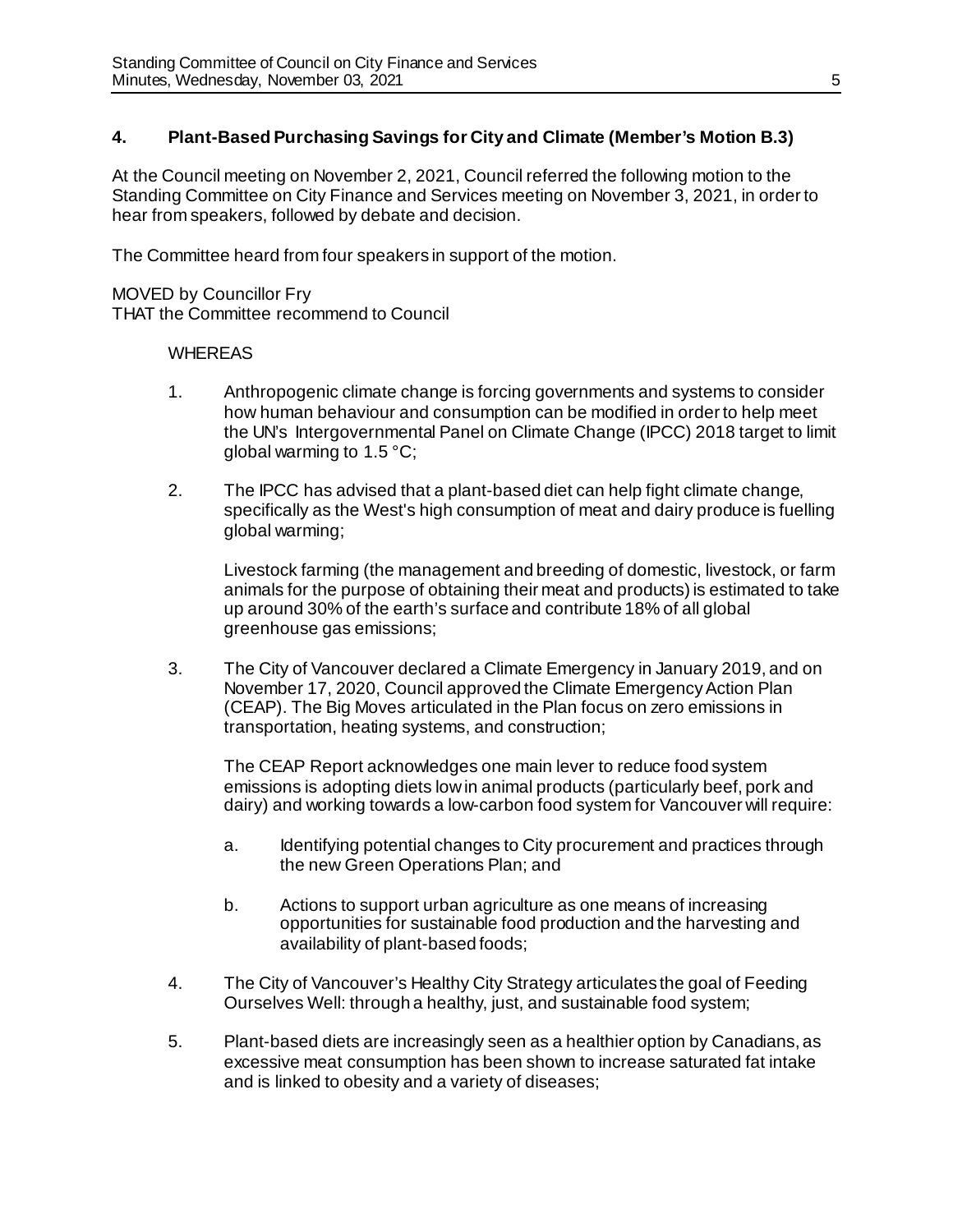- 6. Plant-based diets are driving profits and growth in the grocery and food services industry<sup>1</sup> and creating a variety of local business success stories. Vancouver is consistently named as a global plant-based foodie capital<sup>2</sup>;
- 7. Vancouver's status as an economic centre for plant-based products is growing. Setting targets for plant-based options in the City's food procurement can send a powerful signal to the food production and processing industries of further growth potential;
- 8. The Vancouver Humane Society (VHS) report Increasing Plant-Based Purchasing at the Municipal Level<sup>3</sup> is urging the City of Vancouver to incorporate meat-reduction efforts into the City's greater ecological objectives;

In the report, VHS has conducted an analysis of the City of Vancouver's current food purchasing activities including: Vancouver Civic Theatres concessions, City event catering contracts, low-cost meal programs, Parks Board concession services and golf course food service, and the Vancouver School Board's Food4School program; and

9. The Vancouver Humane Society analysis has proposed three alternative City of Vancouver procurement/replacement options for a 20% reduction in animalbased products. Implementing just one of these options would save up to \$99,000 in procurement costs, and reduce greenhouse gas emissions by more than 500 tonnes. Additionally, the replacement of 20% animal-based options with plant-based options is projected to increase sales revenues by 14% (\$400,000) and save the equivalent of nearly 400 farmed animals a year.

# THEREFORE BE IT RESOLVED

- A. THAT Council declare that plant-based procurement can result in cost and budget efficiencies, help to promote healthier choices for Vancouverites, support local plant-based businesses, meet demonstrated food and dining trends, and respond to the Climate Emergency.
- **B.** THAT Council direct staff to report back with policy on how a partial shift to plantbased procurement can save the City on costs and greenhouse gas emissions, and consider one or all of the Vancouver Humane Society proposed policy change options, including:
	- a. a 20% reduction in all animal-based products;
	- b. a 20% reduction in the most cost-intensive animal-based products; or
	- c. a 20% reduction in the most carbon-intensive animal-based products.
- C. THAT Council direct staff to share the report back with Vancouver Board of Parks and Recreation, Vancouver Economic Commission, and Vancouver School Board for information.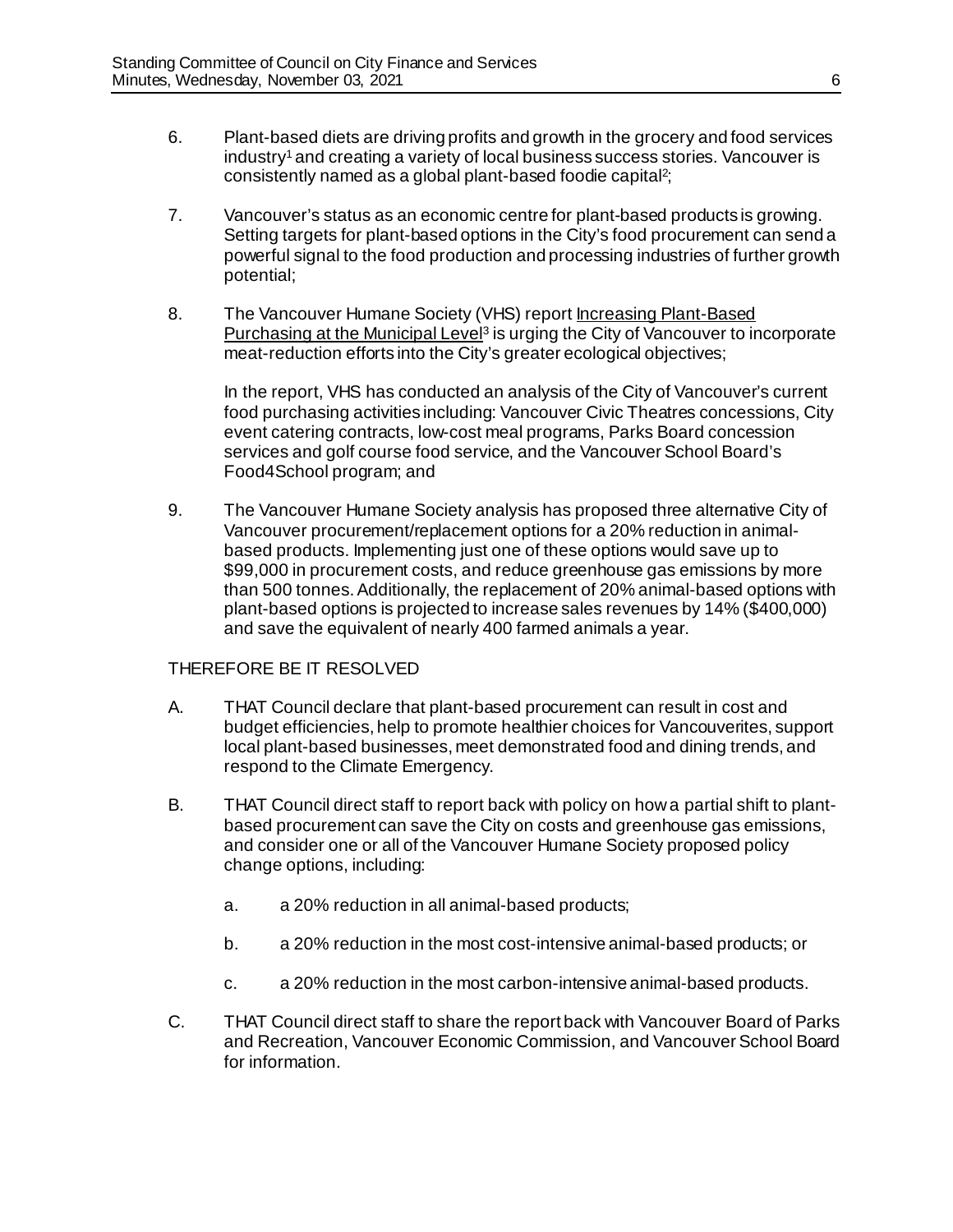- 1. Plant-based goes mainstream <https://ccentral.ca/plant-based-goes-mainstream>
- 2. Vancouver ranked one of the world's most popular cities for vegans <https://biv.com/article/2021/01/vancouver-ranked-one-worlds-most-popular-cities-vegans>
- 3. Vancouver Humane Society report [Increasing Plant-Based Purchasing at the Municipal Level](https://vancouverhumanesociety.bc.ca/wp-content/uploads/2020/05/VHSCostBenefitAnalysis_Vancouver_June22.pdf) (PDF)

CARRIED UNANIMOUSLY (Vote No. 07771) (Councillor De Genova and Mayor Stewart absent for the vote)

The Committee adjourned at 2:33 pm.

\* \* \* \* \*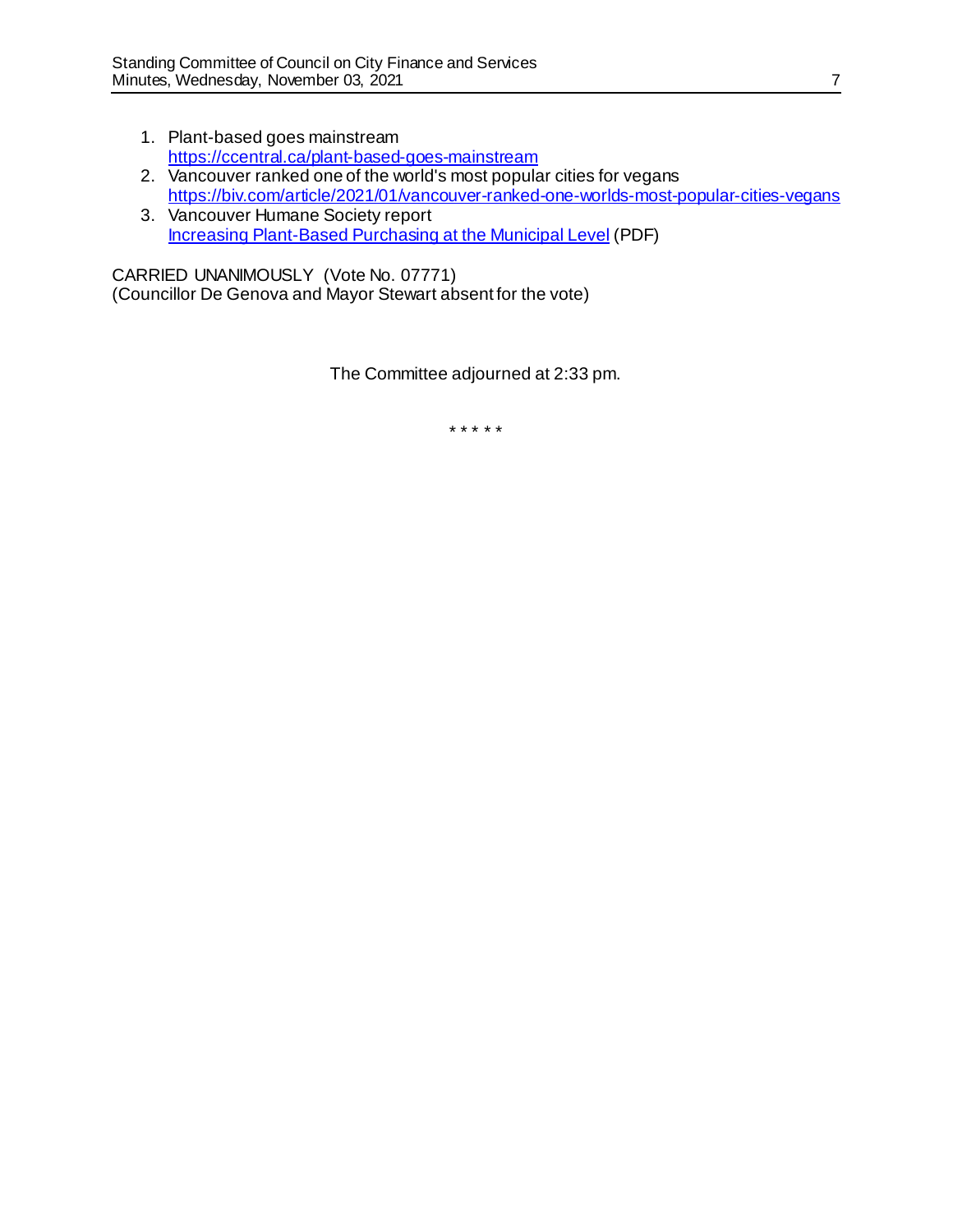

# **COUNCIL MEETING MINUTES STANDING COMMITTEE OF COUNCIL ON CITY FINANCE AND SERVICES**

### **NOVEMBER 3, 2021**

A meeting of the Council of the City of Vancouver was held on Wednesday, November 3, 2021, at 2:34 pm, in the Council Chamber, Third Floor, City Hall, following the Standing Committee on City Finance and Services meeting, to consider the recommendations and actions of the Committee.

| <b>PRESENT:</b>               | Councillor Rebecca Bligh<br><b>Councillor Christine Boyle</b><br><b>Councillor Adriane Carr</b><br>Councillor Lisa Dominato<br><b>Councillor Pete Fry</b><br><b>Councillor Colleen Hardwick</b><br>Councillor Sarah Kirby-Yung<br><b>Councillor Jean Swanson</b><br>Councillor Michael Wiebe |
|-------------------------------|----------------------------------------------------------------------------------------------------------------------------------------------------------------------------------------------------------------------------------------------------------------------------------------------|
| <b>ABSENT:</b>                | <b>Mayor Kennedy Stewart</b><br>Councillor Melissa De Genova (Leave of Absence for Civic<br>Business from 12:30 pm onwards)                                                                                                                                                                  |
| <b>CITY MANAGER'S OFFICE:</b> | Paul Mochrie, City Manager                                                                                                                                                                                                                                                                   |
| <b>CITY CLERK'S OFFICE:</b>   | Tina Penney, Deputy City Clerk<br>Irina Dragnea, Meeting Coordinator                                                                                                                                                                                                                         |

# **COMMITTEE REPORTS**

Report of Standing Committee on City Finance and Services Wednesday, November 3, 2021

Council considered the report containing the recommendations and actions taken by the Standing Committee on City Finance and Services. Its items of business included:

- 1. Climate Emergency Action Plan Annual Update<br>2. Renewal of the Heritage Energy Retrofit Grant F
- Renewal of the Heritage Energy Retrofit Grant Program
- 3. Interim Update: Accessibility Strategy, Phase 1 Development
- 4. Plant-Based Purchasing Savings for City and Climate (Member's Motion B.3)